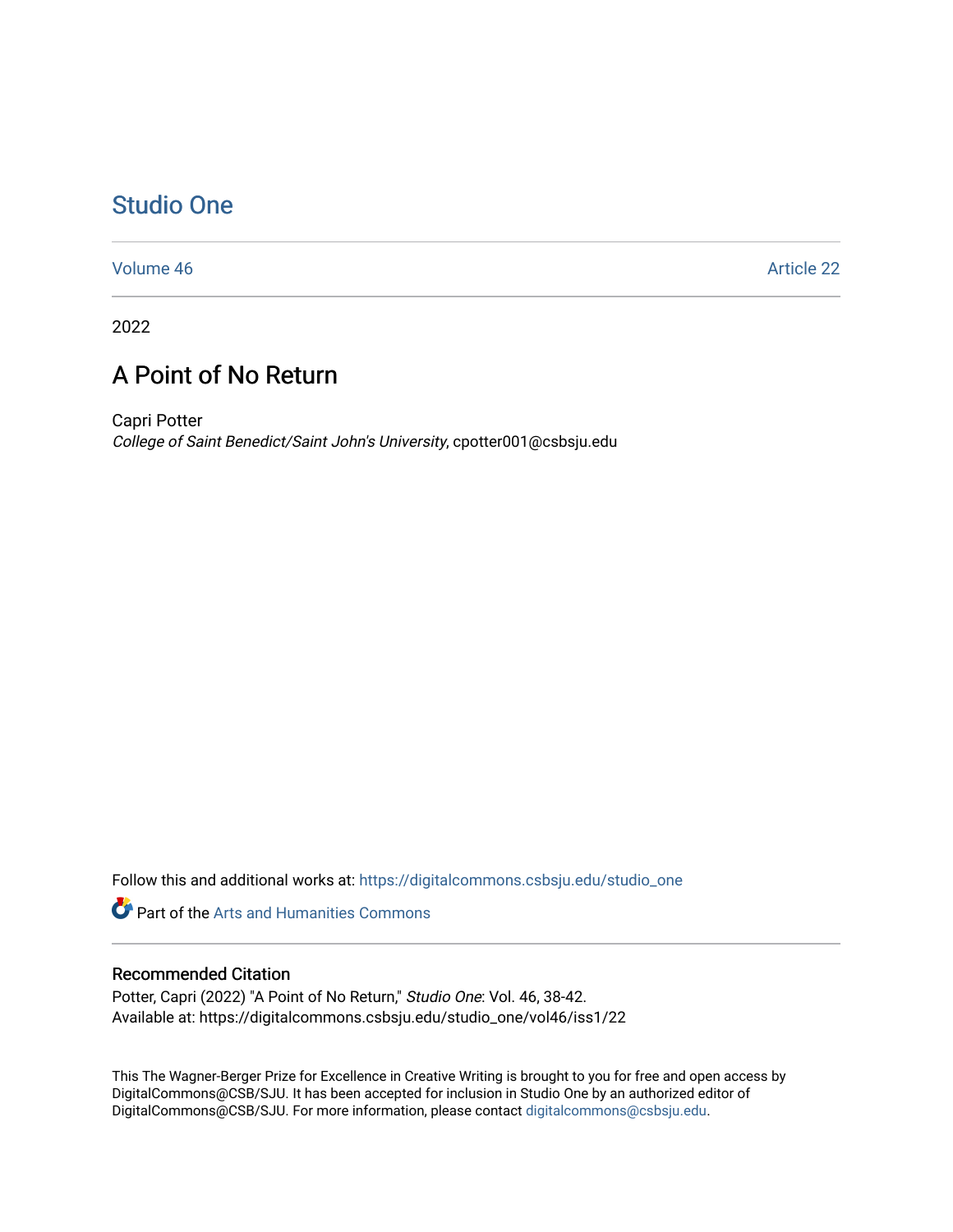## A Point of No Return

For much of my life, our marriage was all I thought I wanted. Boring in the way I'd craved growing up in a household of raised voices and short tempers. He was sweet, liked to take me dancing, and he'd always harbored this stupid half-formed dream, of buying land somewhere remote- Canada, Alaska- and living off it. I'd liked our marriage. I really had. It was comfortable. He was good and decent and safe- but that was a relationship that belonged to another world.

If hated him, truly, properly, I could have just sent him away. I wouldn't have owed him an explanation or a kind word- but I didn't hate him, I just hated that he was there. I wanted to lie, to say that it had been years, that I thought he was dead like so many others- and it would be a lie. Because, despite the distance and time and violence, the image of him, rotting slowly into the earth's embrace, skin and tendons and sinews melting from his bones into grass fertilizer- had just never sat right with me. It had never seemed real in the way it was when I pictured other people- friends, colleagues, ex-boyfriends, college girlfriends. There was something immutable about his memory that refused to allow me to picture him as anything but alive- button down, suit jacket, tie just a little uneven.

I watched as the dogs trailed after him harmlessly as he approached. In that moment, I found myself wishing the stupid mutts would tear him to shreds, and hating Henry for taking the time to gentle them into dumb loving things. I had nothing to separate the two of us but a grass field and a shotgun that had run out of shells months ago. With the distance still between us, I couldn't make out the expression on John's face, but his gait was unmistakable. Long and uneven from where he'd fucked up his knee in college. God, I wish I hated him.Eventually, he got close enough for me to see him smiling. But even then, there was a bit of caution in those eyes of his, just a little bit of uncertainty. He was thin, thinner than what was healthy, but who wasn't these days- and his hair, cut short in marriage had grown out, curling a little behind his ears. "Katie," he said, all emotional- and wasn't that a trip? I felt like he was talking right through me, reaching into the past to a woman long dead.

"John," I replied. I tried to be kind, but his name came out flat- too cool to be mistaken for welcoming.

"Katie," he repeated, more hesitant, a little confused. "Are you?- what's?-" It was some kind of surreal to hear him speak. His voice felt fake in the way of childhood memories, sort of foggy and distant. He just looked so goddamn lost- like he couldn't fathom what I was doing just standing there. And I suppose that's fair, I wasn't sure what I was doing either- he wasn't supposed to be there.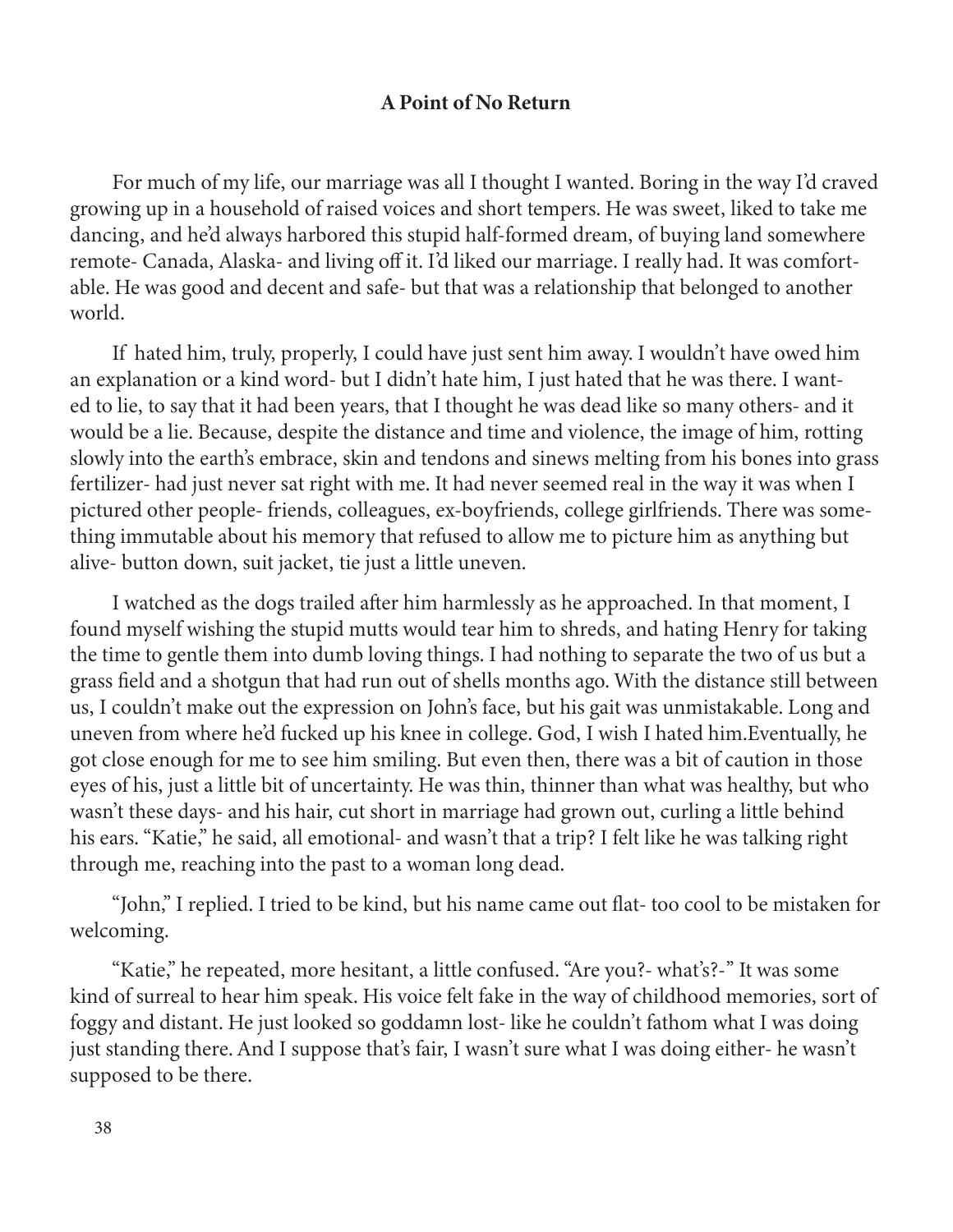I think we may have stood out there forever, frozen in a shared moment of disconnect if the dogs hadn't both taken off like a shot back the way they'd come. I looked over the hill to see Henry approaching- his big frame made even bigger by the rucksack he was carrying. When my eyes shifted away from his approaching figure, I found that John's eyes had drifted as well, but not to the horizon, to my midsection. I allowed myself a single moment to mourn a version of events where he hadn't noticed, and met his gaze. Henry called out to me before John could ask, but I still tracked the way his eyes widened and muscles tensed- all those messy emotions with nowhere to go.

"Mal?" Henry called out, and I tore my gaze away, raising my hand in acknowledgment. "Everything alright?" He asked as he drew near, mirroring John's tension with his own.

"Everything's fine," John said, words edgy and sharp all over, "This is- she's my-"

"He's my husband," I said, cutting him off.

Henry hummed and met my eyes over John's head. Do you want me to get rid of him? He asked without speaking. I shook my head. Before my own cowardice could get the best of me I turned my attention back to John, "I made food,"

He looked thrown but Henry stepped in to cover for my deficiencies, resting a hand on my shoulder as he said, "We'd be glad to have you, the table's plenty big,"

I studied John's reaction out of the corner of my eye, watching for signs of trouble. The John I'd known wasn't the jealous sort, but as far as I was concerned that man belonged to a different world- one a million miles away from the reality we existed in now. I allowed myself to wonder about the path he'd taken to my doorstep, and what he'd expected to find on the other side. But after a moment, John just accepted and followed behind us. The entire way I could feel his heavy gaze on the back of my neck, weighed down by questions I didn't want to answer, but I knew I had to.

Dinner was a mostly silent affair, broken up only by the quiet scratching of silverware on ceramic. There was one moment though- right at the beginning, where that fragile peace threatened to shatter around the three of us. John had frozen, eyes going all misty as he looked at me, and said, "This is my mother's recipe," and he was right. There was a pleading quality to his voice, begging me to acknowledge our shared history, and I refused.

Afterward, Henry excused himself to let the dogs out, and I hated and loved him in equal measure for the privacy he was allowing us. I still tried to put it off as best I could, but when I went to the sink to wash up, John slid in alongside me.

"He uh- he calls you Malory," he began, like he was trying to break the ice with a joke.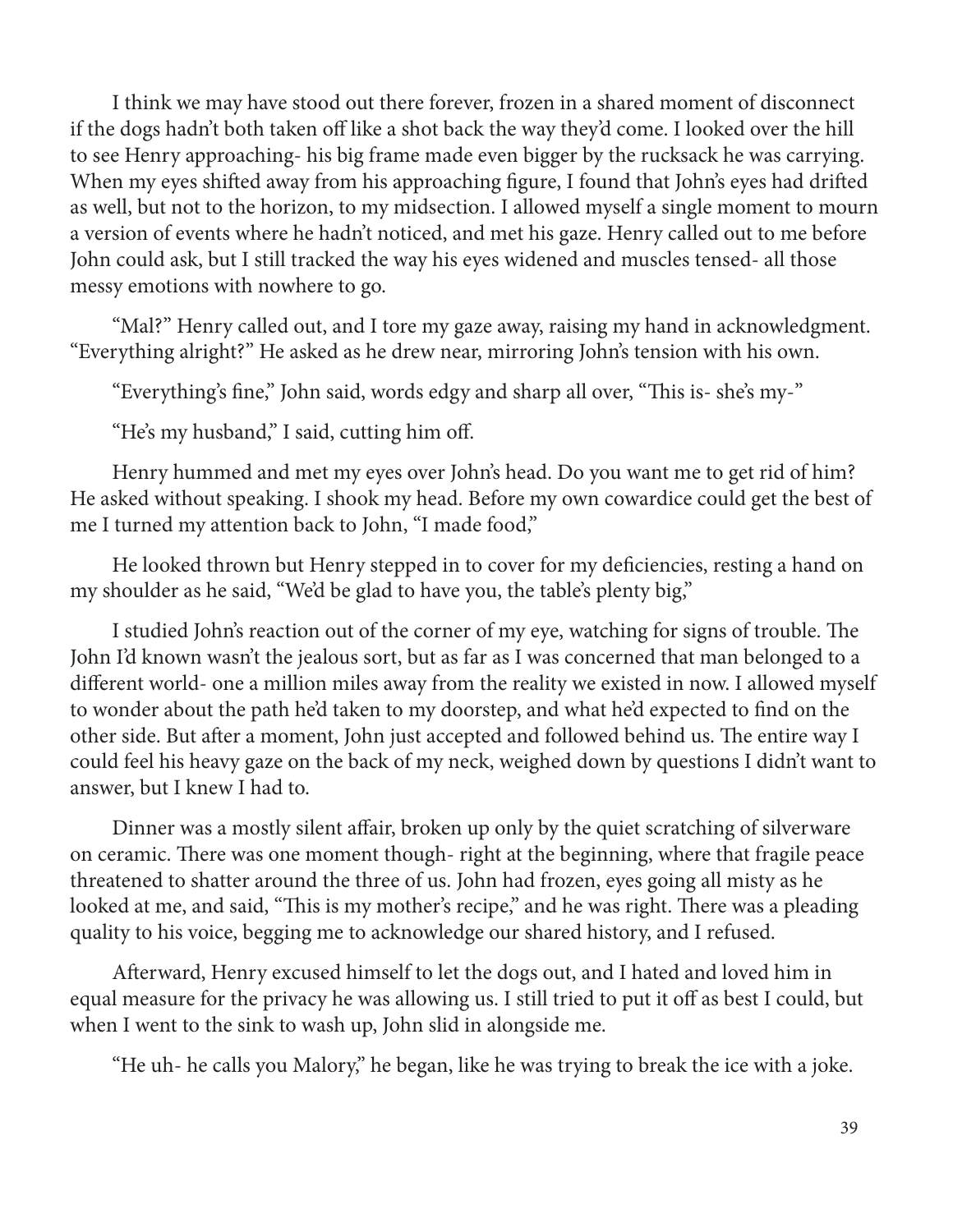"He calls me Mal," I corrected, trying to act like my words weren't sticking in my throat like a dying thing. I couldn't understand how he didn't get it, that the day I walked out of our house without waiting for him to come back, I'd killed any future our relationship had. What he'd dropped at my doorstep wasn't a second chance it was a desecrated and mangled corpse.

"Mal," He repeated, "What's so wrong with Katie?"

"Nothing," I fumbled the bowl I was holding, its base thudding dully as it hit the counter. Without a word, John picked it up and began drying it. "When we left there was another Katie with us," I said, aiming for dispassionate but missing badly, "It was simpler to go by last namesguess it just stuck."

He gave a self-deprecating laugh, "Suppose I should be happy you didn't go by your maiden name,"

I just stared at him.

"It's just you and..."

Henry,"

"It's just you and Henry now?"

"Yeah," I passed him the ladle without thinking, "Other Katie didn't actually last that long, and Lauren- from the front desk at the YMCA? She's outback," I said with a wave, "About six feet under conversing with the worms." I moved to the knives, "Jasper's alive- don't think you ever met him, but if you leave here westward you'll stumble across the group he's shacked-up with these days. They've converted an old church, got a garden going and everything."

"Sounds nice,"

His words hung in the air, and nothing rose to take their place. Beside me, I could feel him working himself up to ask the question that was really eating at him- and I found myself almost morbidly curious as to how he'd do it.

In the end, it was more straightforward than I expected, he just stopped drying and asked, "How far along are you?"

I shrugged, "A few months, don't know for sure,"

"I'm just surprised," He said, sounding far too self-pitying for my liking, "you never

wanted kids when we were-"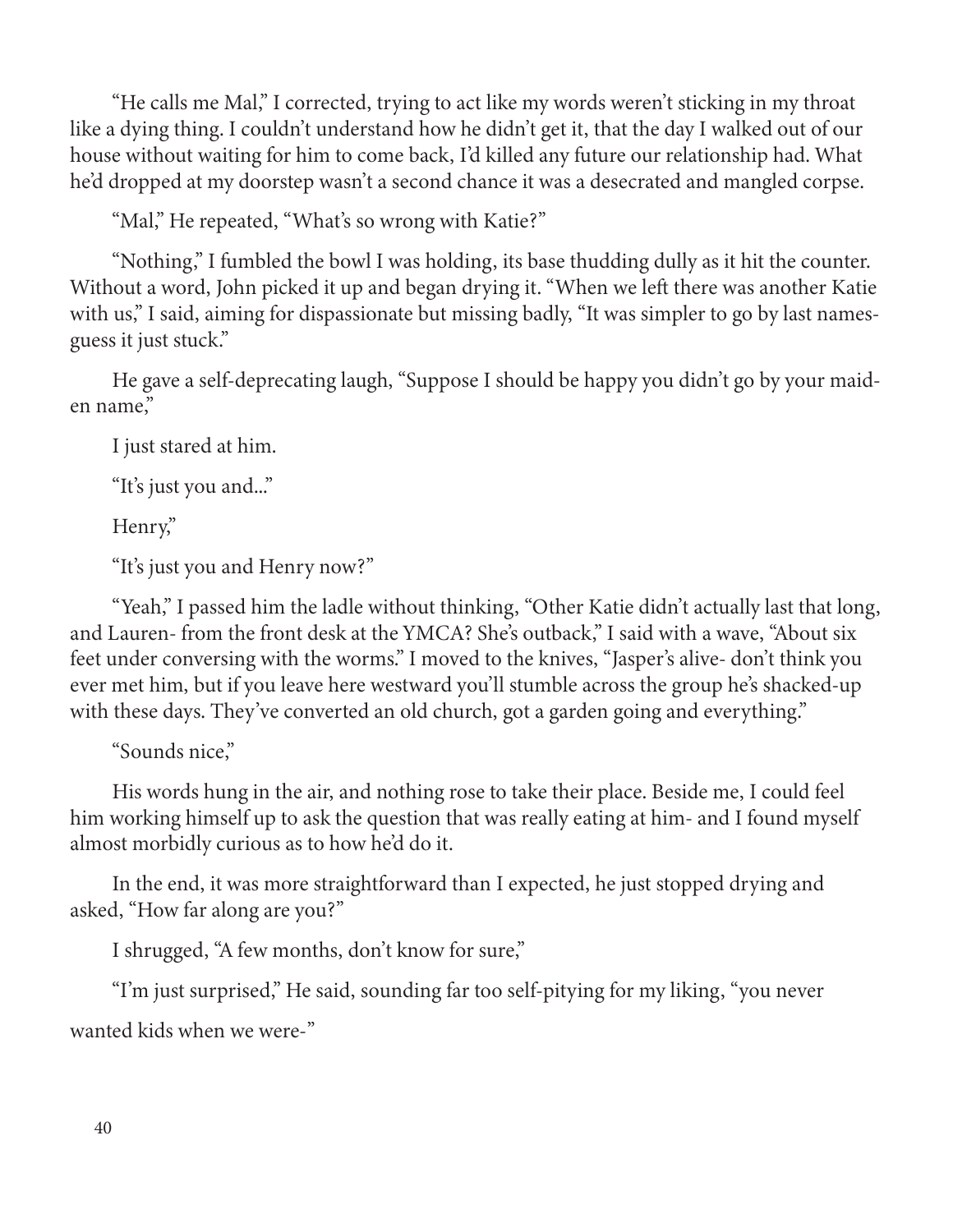"No shit, John," I snapped. My words were sharper than I meant them, mean in a way he didn't really deserve but I couldn't find it in myself to regret. I straightened up and dried my hands. "There isn't exactly an abundance of contraceptives in the end times," I said, holding eye contact until he broke and looked away.

John's voice was strained when he spoke again, "I- I just want you to know- I'm not mad. You had no way to knowing I was alive, and it's been years-"

"It has," He halted his speech, face going tight as he pressed his lips together. Behind his eyes, I could see him working, analyzing me like a problem to be solved, an obstacle he could overcome if he just approached things the right way.

"Do you hate me?" he asked.

I just watched him for a moment. Studying the lines on his face and the gray in his hair that he was too young to have. "Why would I hate you, John?"

"I don't know," he frowned, "for not being there?"

I sighed, and in an act of half-forgotten habit, reached up and brushed aside a piece of hair that had come loose from behind his ear. "It would be easier if I hated you," I said, " if there wasn't any part of me that missed you,"

"But you don't want me here," he finished.

"No,"

For a moment I wondered if he would get angry. I watched the tension in his face, the way his muscles twitched under his skin, and the way his gray eyes looked through me and out the back of my skull. I wondered what he was seeing, wondered if he was trying to picture his Katie- picture her crawling with worms, chest caved in with rot. Was that a better conclusion for him than what he'd found?

"I'm sorry I wasn't there for you," He said at last.

I didn't bother correcting him.

He waited until Henry returned, then John rose and put his coat back on- jerky, as if his own limbs were betraying him. Wordlessly, I handed him a small bundle of leftovers which he accepted in equal silence.

Henry fixed James with a careful look as he reentered the cabin. "You'll be going then?"

"Yeah, I will." he paused, "Westward?" John asked, without fully turning to look at me. "What?"

"That friend of yours with the church- westward?" 41